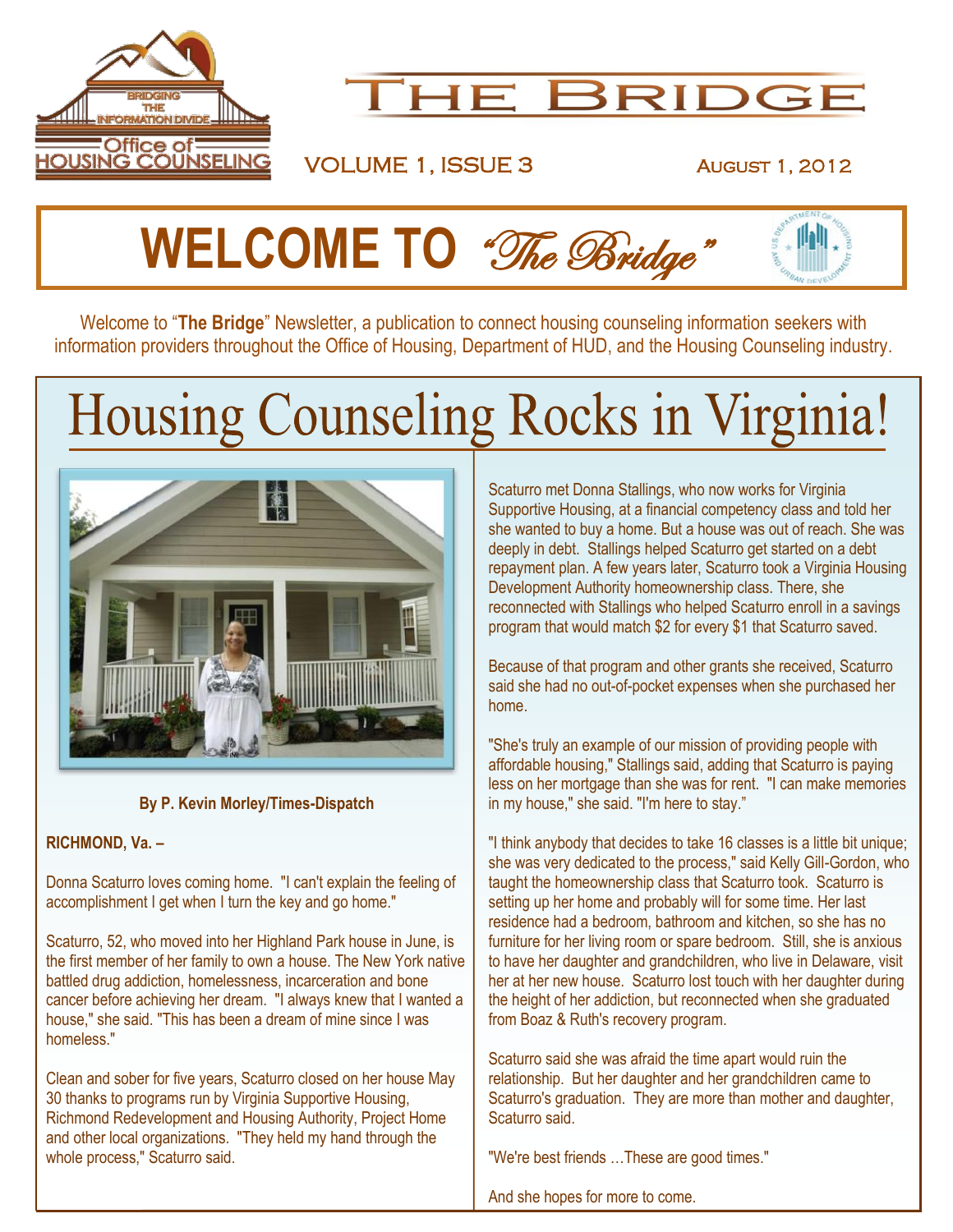## THE OHC REORGANIZATION – Update in Brief



#### **Union Negotiations**

Management and the AFGE commenced negotiations the week of July 16th and are in the process of finalizing a management agreement. Negotiations with NFFE are expected to commence the week of August 6<sup>th</sup>.

#### **Manager Reassignments**

The first phase of manager reassignments has been completed and managers have been notified. A second phase that involves the merit staffing of management positions is pending OHR postings of the positions.

#### Implementation Schedule

The following implementation schedule has been established to provide estimated timeframes when milestones will be accomplished. Dates are subject to change in response to unforeseen delays.

| <b>Milestones</b>                                                                            | <b>Dates</b>                        |
|----------------------------------------------------------------------------------------------|-------------------------------------|
| <b>Issue Memorandum to</b><br><b>Solicit Expressions of</b><br><b>Interest from Managers</b> | June 2012 etc<br>com                |
| <b>Receive Expressions of</b><br><b>Interest from Managers</b>                               | June $2012$ te                      |
| <b>Managers Notified of</b><br><b>Reassignments</b>                                          | $\mathbf{C}^{\text{July 2012}}$ ete |
| <b>Issue Memorandum to</b><br><b>Solicit Expressions of</b><br><b>Interest from Staff</b>    | <b>August 2012</b>                  |
| <b>Receive Expressions of</b><br><b>Interest from Staff</b>                                  | <b>August 2012</b>                  |
| <b>Staff Notified of</b><br><b>Reassignments</b>                                             | <b>August 2012</b>                  |
| <b>Target Effective Date of</b><br><b>Reassignments</b>                                      | August 2012*                        |
| <b>Transition Period</b>                                                                     | <b>August</b> – September 2012      |
| <b>Realigned Single Family</b><br>and OHC Fully Operational                                  | October 2012                        |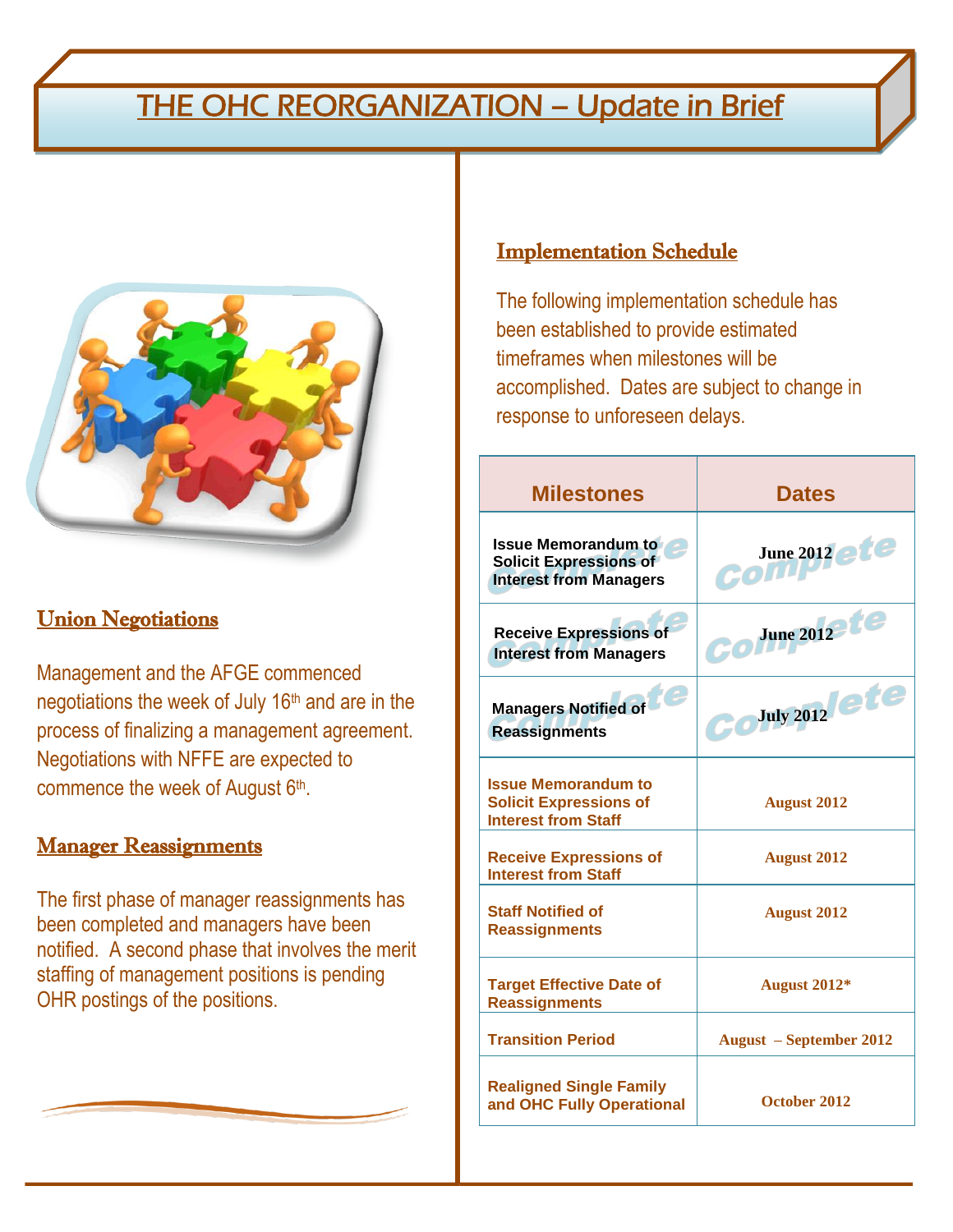## OUT AND ABOUT

#### **Fixing the Housing Market - HUD's Perspective**

On Monday, July 9, Senior Policy Advisor Sarah Gerecke was a panelist at the annual meeting of the National Council of La Raza in Las Vegas, NV. The panel , Eleven Million Reasons to Fix the Housing Market, was moderated by Jerry Maldonado, Program Officer at Ford Foundation and featured Aracely Panameño, Director, Latino Affairs, Center for Responsible Lending; Jose A. Garcia, Policy Fellow, NCLR ; and D. Steve Boland, Managing Director, National Mortgage Outreach Executive, Bank of America. Fifty counseling and industry participants filled the room. Later the same day, Secretary Donovan and CFPB Director Cordray answered questions and listened to consumer stories during the Economic Town Hall.



#### **Grant Reporting Requirements Training Webinar:**

On Friday, July 13, 2012, Ben Detterman, Housing Program Specialist from Denver HOC, led a webinar training for housing counselors on HUD's grant reporting requirements. Also co-presenting information on grant requirements were Rhonda Rivera, Chief, Program Support Division from the Santa Ana HOC and Teresa Bardwell from Rural Community Assistance Corp. (RCAC), a National Housing Counseling Intermediary. There were 60 counselors in attendance. The training consisted of an overview of the current grant reporting requirements and reviewed the sample budget, quarter report format, and client list templates that were provided to the participants. The presenters responded to various questions related to policy and procedures on grantee reports that are coming due on July 31, 2012. The next webinar topic will be counseling and will be held on July 20, 2012. These webinars will be recorded and archived by RCAC. A link to the webinar sessions for all housing counseling agencies nationwide will be provided at a later date so that this valuable training can be viewed by counselors who were unable to attend and for use as an additional reference tools.

RCAC is a multi-state agency that helps build the capacity of other nonprofit agencies and create new agencies to serve low-income people living in the American rural west. Learn more about RCAC by visiting their website at:<http://www.rcac.org/>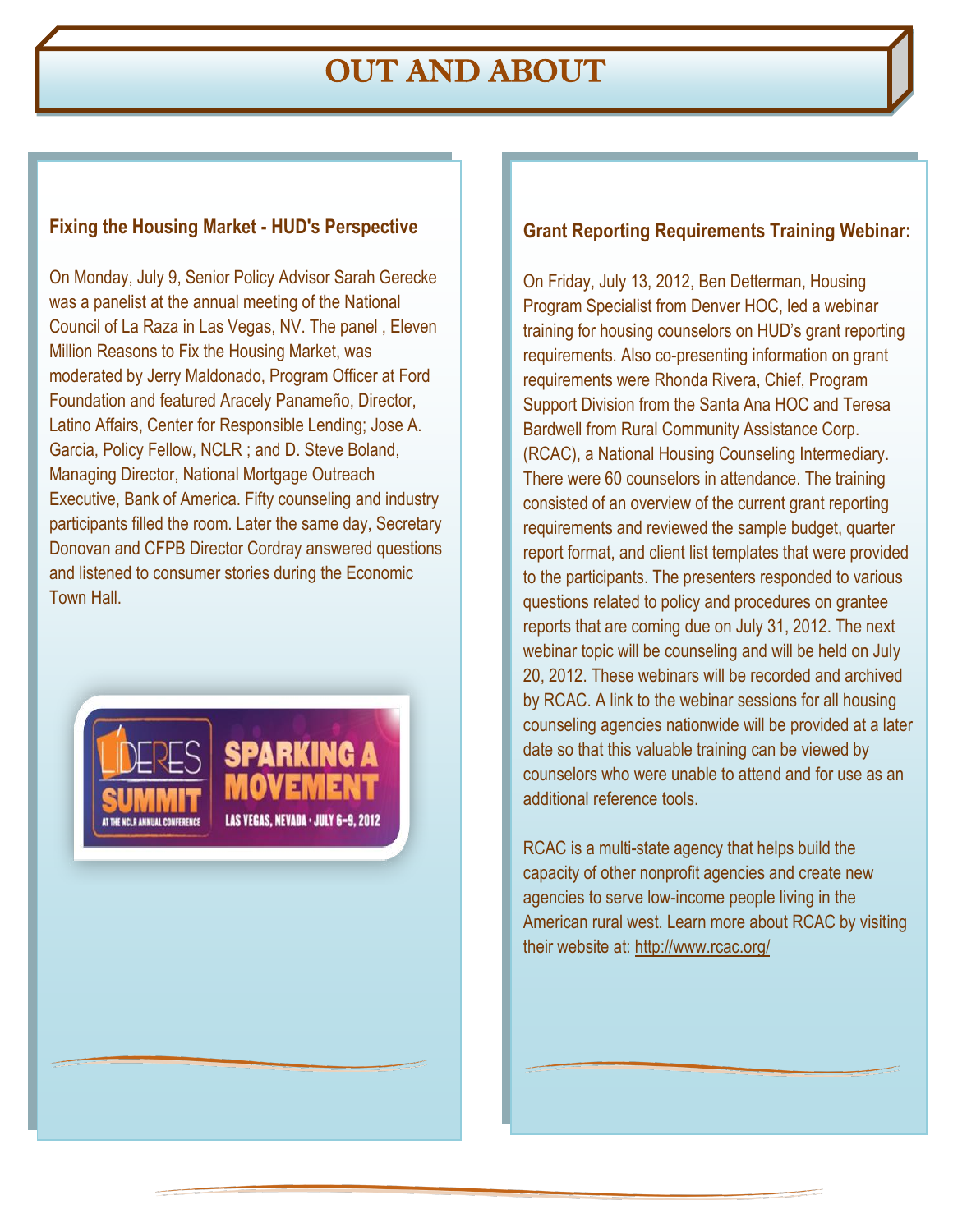*THE BRIDGE* **is pleased to recognize Champions of Service who have provided exemplary service in the Housing Counseling arena, inside and outside of HUD. Nominations of persons both inside and outside of HUD are welcomed. Please send your nominations by the 20th of each month to [thebridge@hud.gov](mailto:thebridge@hud.gov) .**

### CHAMPIONS OF SERVICE – KUDOS to Carmen Castro-Conroy

#### **It's Official: Rep. Van Hollen Puts Tribute to Montgomery County Housing Counselor Into the Congressional Record**



**Washington -** Eighth District Congressman Chris Van Hollen took time last week to call Congress' attention to the "dedication and compassion of HUD-certified counselors who are assisting those hardest hit by the housing crisis."

The congressman read into the [Congressional Record](http://www.gpo.gov/fdsys/pkg/CREC-2012-07-17/pdf/CREC-2012-07-17-pt1-PgE1261-3.pdf#page=1) a moving July 15 interview in the Washington Post Magazine with Carmen Castro-Conroy, a senior counselor with the Housing Initiative Partnership in Montgomery County.

"I hear a lot of judgment out there of people that go into default, but I always think it could happen to anybody," Mrs. Castro-Conroy says in the magazine's First Person Singular column. "I have clients who never thought they'd be diagnosed with cancer. Never thought they'd lose a husband. Never thought they were going to lose their job. It makes me very conscious about how one day you could think you have everything, and the next day your life could dramatically change. ..."

Later in the interview, Mrs. Castro-Conroy continues, "I love what I do. I was thinking about this during the weekend, during Mass. This is one way to show that you love God, working in the face of people that are in trouble, people that are suffering. Before '08, I was working in a home-ownership education program. We were all pulled out from that to serve in foreclosure intervention counseling. We didn't know how long it was going to last, and now we're in the fourth year of crisis. And we don't see the light at the end of the tunnel." As Rep. Van Hollen notes in the record, there are a great many counselors just like Mrs. Castro-Conroy. They are unsung first-responders in our no-holdsbarred fight to preserve and protect the most precious financial asset families have - their home. Since the start of the foreclosure crisis in 2007, counselors with [Maryland's HOPE Counseling Network](http://mdhope.dhcd.maryland.gov/Counseling/Pages/default.aspx) have helped more than 70,000 families facing foreclosure. And there may be light, at last, at the end of that tunnel. Maryland foreclosures declined by nearly four (4) percent during the second quarter of 2012, compared to the same period last year.

Visit [Community Review,](http://blog.mdhousing.org/) the official blog of the Maryland Department of Housing and Community Development, to get the latest in housing and community development news.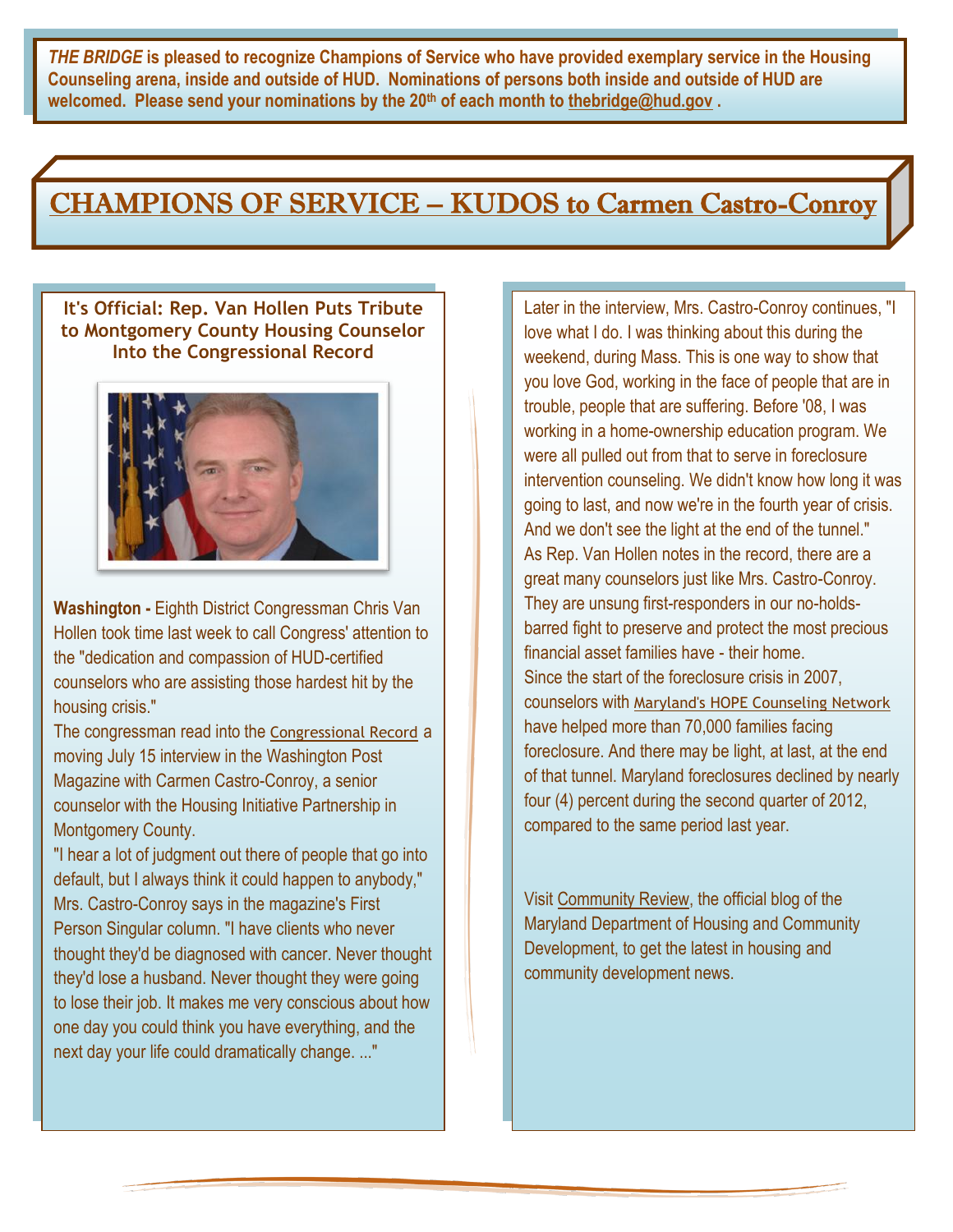# Bound for Success

**In the June 1, 2012 issue of** *The Bridge***, Brian Siebenlist explained the formation of three** *'Success Teams'* **structured working groups formed to rethink and propose creative solutions to some of the most challenging issues facing the Housing Counseling Program. The Success Teams, on average, consisted of a balanced group of 12 - 15 internal and external stakeholders; each led by two (2) team leaders, who also had two (2) coaches they could use as a resource. The three (3) teams, their general goals, and their respective leaders included:**

*Team Golden Eye – Show me the Money* (Steve Mares, Stephanie Williams)

*Goal* =Improve the grant making process

*Dancing with Systems* (Anita Olson, Bobbie Thomas)

*Goal* = improve systems to reduce resources (HUD and Partners) spent on administrative work and increase resources spent on benefiting consumers

*Meaningful Measurements* (Beth Cahall, Loraine Griscavage-Frisbee)

*Goal*=improve the measurement and reporting of the impact of the Housing Counseling Program

**The teams were challenged to: examine their respective issues from various perspectives; brainstorm regarding, and test, potential creative solutions; and develop an implementation plan that results in a measurable outcome.**

**On July 11, 2012, the Success Teams reported their results for dialogue and feedback to a panel that consisted of Carol Galante, Acting Assistant Secretary for Housing/ FHA Commissioner, Mr. Jim Gray, Federal Housing Finance Agency, and Ms. Lisa Danzig, HUD's Office of Strategic Planning.**

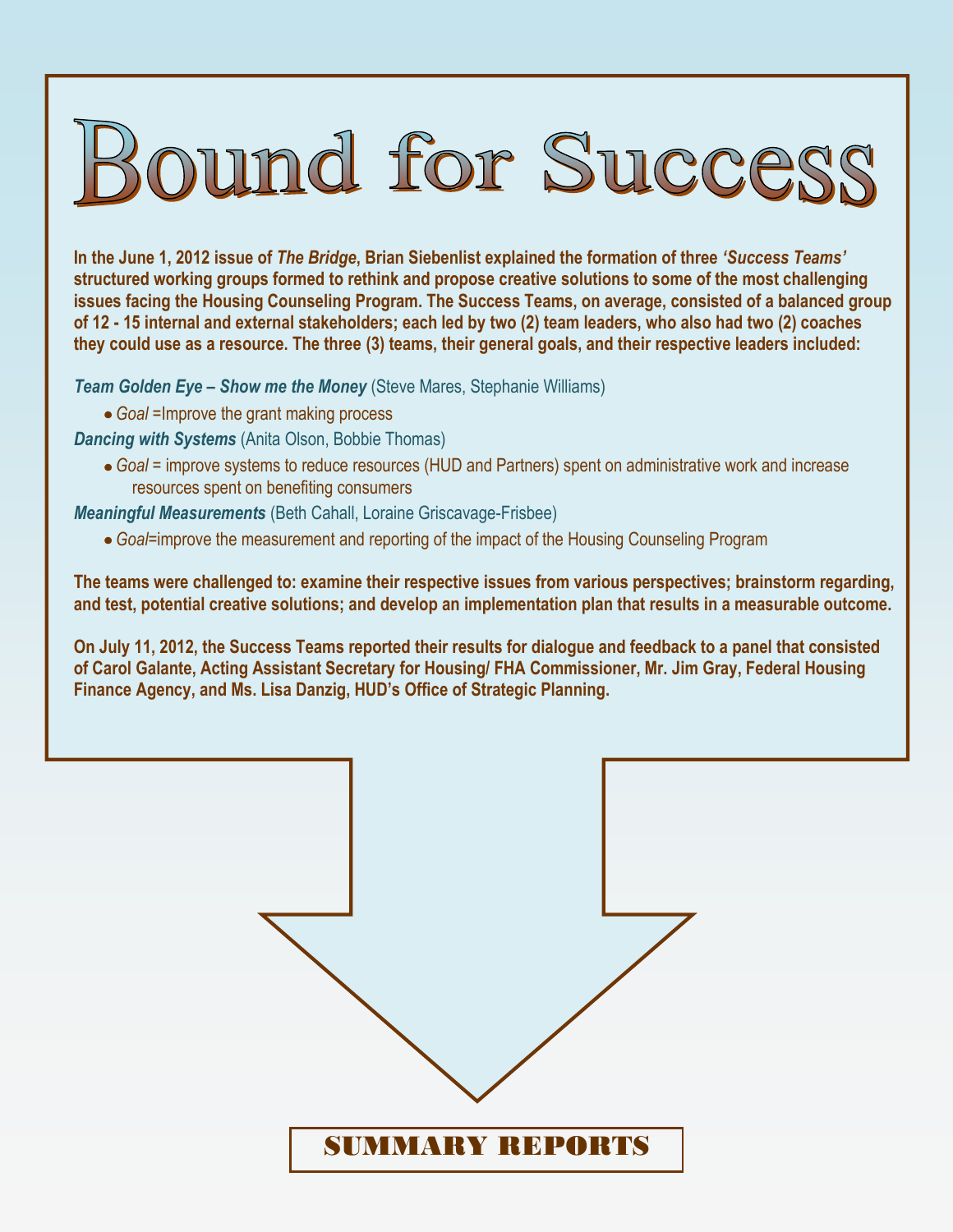



**The Gold 'n Eye Housing Counseling Success Team** was charged with "improving the distribution and monitoring of HUD Housing Counseling grants." After significant research and discussion, the team decided that the most important problem to solve was improving the Housing Counseling Program's Notice of Funding Availability (NOFA) process in response to: (i) the pending reduction of HUD staff devoted to the Housing Counseling Program under the Congressionally-approved Office of Housing Counseling; and (ii) requests from Housing Counseling Agency (HCA) stakeholders for a streamlined, more quantitative application process.

At the conclusion of the two-month project, team co-leads Stephanie Williams (Atlanta Homeownership Center) and Steve Mares (Philadelphia Homeownership Center) presented the findings and recommendations to a panel of judges, including the Acting Assistant Secretary for Housing, Carole Galante. The proposed solutions include:

- **produce a streamlined, quantitatively-focused FY 2013 NOFA for all grantees**
- **create a new standard form NOFA application**
- **publish the FY 2013 NOFA prior to funding appropriation**
- **extend the FY 2013 NOFA application period**
- **develop an online, paperless, self-scoring application; and**
- **restructure the current funding model to reduce the number of grant applications reviewed directly by HUD.**

A streamlined NOFA process will allow Office of Housing Counseling staff to focus on its primary responsibility of providing assistance to HCAs and monitoring their performance. In addition, HCAs can increase the provision of counseling services to consumers.

#### **Comments on the above as well as additional comments and suggestions welcomed at [thebridge@hud.gov](mailto:thebridge@hud.gov)**



THE SUCCESS TEAMS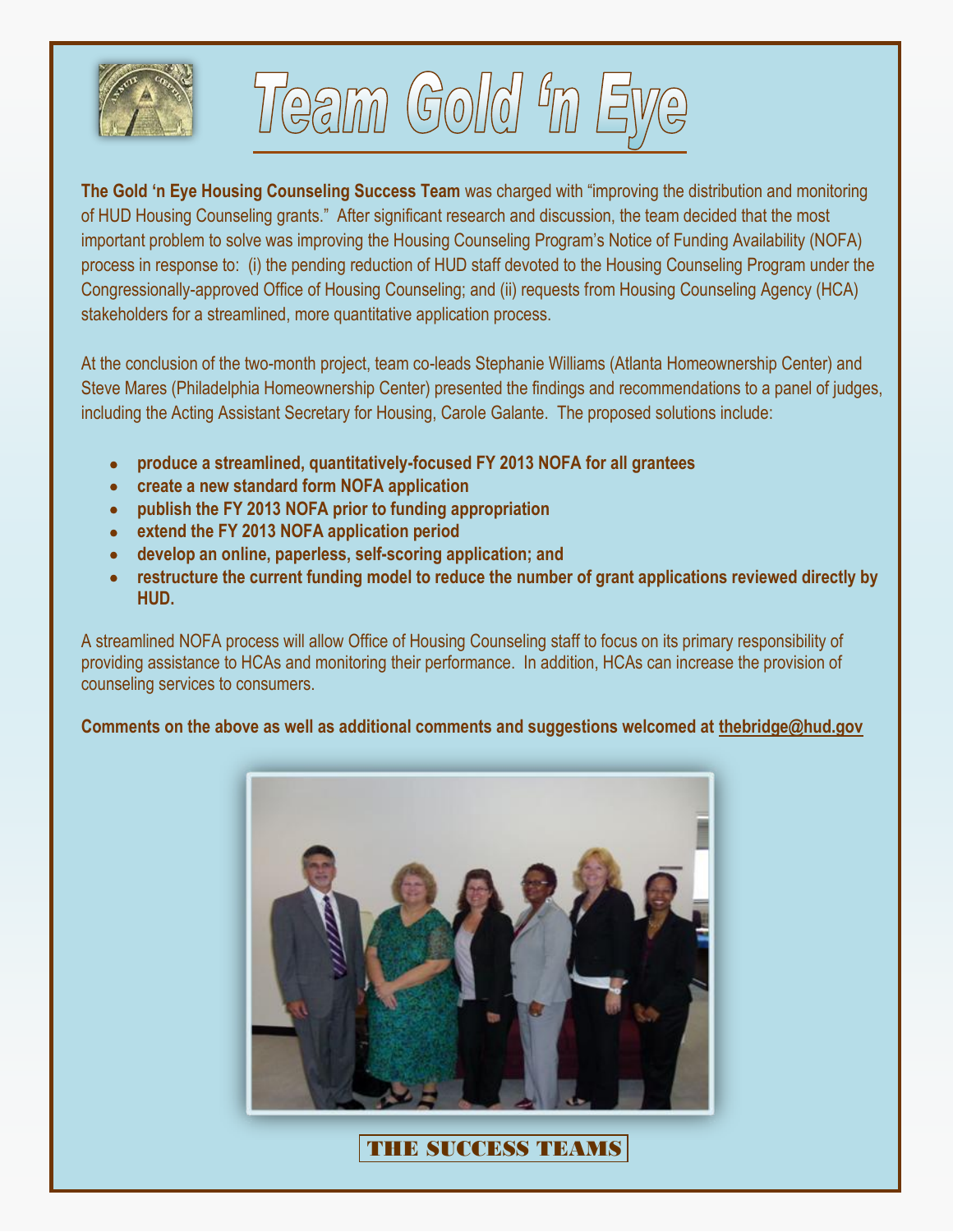



The primary goals of the **Dancing With Systems Success Team** was to: (1) develop recommendations and strategies to improve Housing Counseling Program SYSTEMS to increase operating efficiencies for industry partners, housing counseling agencies and HUD; and (2) increase resources for programs benefiting consumers. The most challenging issues to be addressed were: (1) client level data collection, verification, visibility; (2) remote monitoring; and (3) communication. The availability of technical assistance for Client Management Systems (CMS) and Housing Counseling Agencies, the performance review process, and the burden of preparing quarterly reports were also addressed.

Extensive discussion was devoted to the challenges of networking 46 different Client Management Systems in a manner that provides useful and accurate data, cross-network communication, and complete access to data fields. The very nature of Information Technology (IT) systems makes "quick fixes" virtually impossible. The Team's approach was to suggest action steps that could address this enormous challenge incrementally. The suggestions included:

- **Determine if the OHC should continue to support the Housing Counseling System or build a new system**
- **Create an IT oversight team consisting of HUD and Housing Counseling Agencies**
- **Require complete electronic file creation in CMS**  $\bullet$
- **Require CMSs to build functionality for complete electronic file**  $\bullet$
- **Build CMSs to provide default answers to data points the counselors don't populate (are not relevant) so that counselors don't have to answer questions or respond to irrelevant data points**
- **Allow HCAs to electronically communicate a majority of requirements once, and simplify the oversight and accountability process**
- **Require complete electronic file in CMS**  $\bullet$
- **Require CMSs to build functionality for complete electronic file**  $\bullet$

**Comments on the above as well as additional comments and suggestions welcomed at [thebridge@hud.gov](mailto:thebridge@hud.gov)**



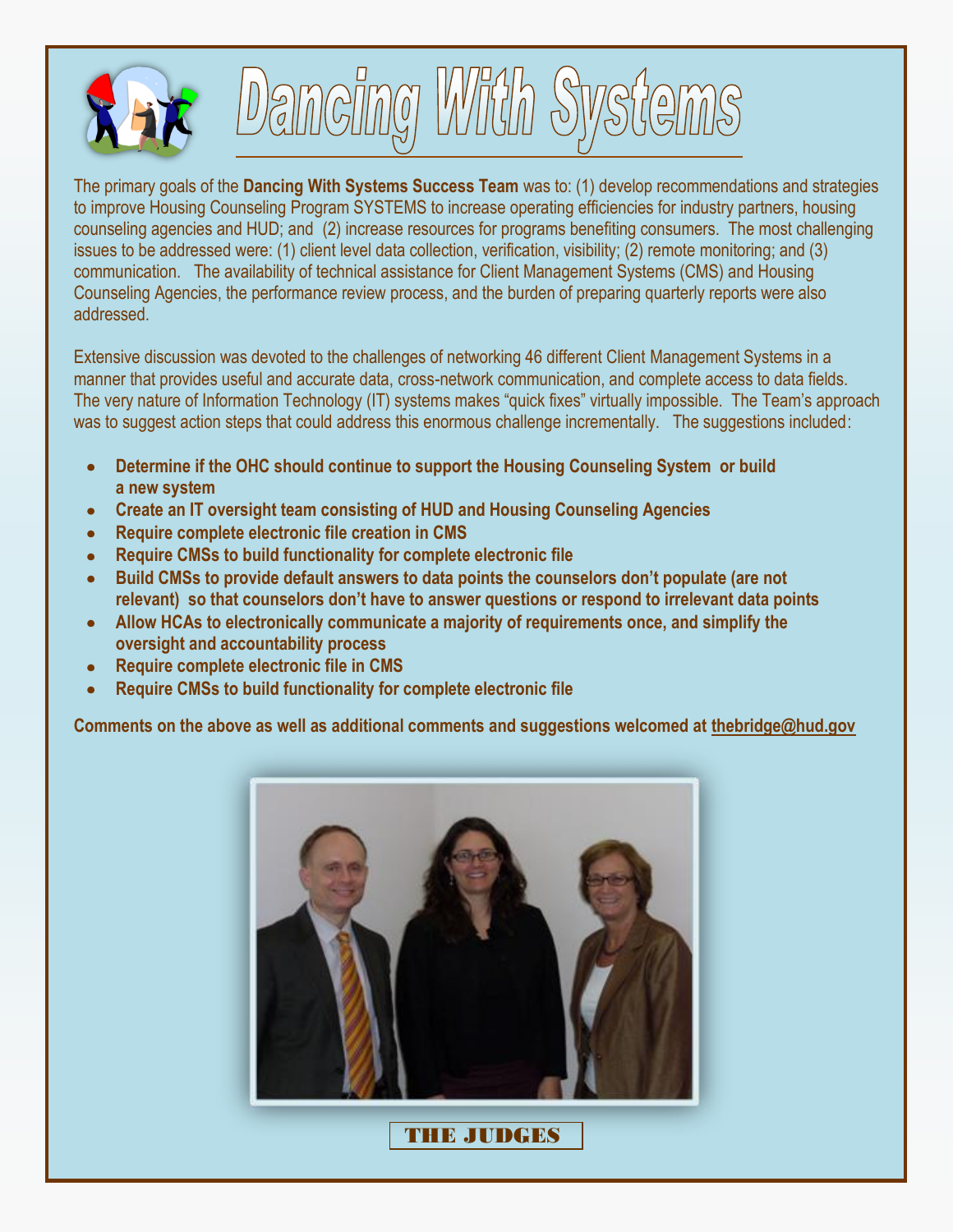



*Why do we need housing counseling?* **and** *How can we best measure results of HUD's Housing Counseling Program?* These are two critical questions often asked by stakeholders. The Meaningful Measurements Impact Team tackled the challenge of finding answers. Team Leaders Beth Cahall and Lorraine Griscavage-Frisbee partnered with HUD staff and representatives from locally approved and national intermediary housing counseling agencies. Over a two month period the group formulated a mission statement for the program and ways to measure this statement.

**Help clients build the capability to make sustainable housing and financial decisions which would lead to safe, affordable and secure housing.** This mission statement became the foundation for proposed metrics. The Meaningful Measurements Team identified three ways to measure how this mission statement is achieved – client exit surveys, revision of current form HUD 9902 reporting, and long term indicators.

The team developed a draft client exit survey to be administered on-line after conclusion of counseling. The survey site would be developed and maintained by HUD and offer the client survey in multiple languages with questions specifically tailored for each type of counseling activity. The survey would measure the client's perception of increased knowledge and financial capability as a result of the counseling as well as customer satisfaction.

All team members agreed that determining the outcomes of housing counseling can be difficult. The team proposed that the current form HUD 9902, Housing Counseling Activity Report, which focuses on outcomes, be revised to emphasize reporting on immediate, direct results of housing counseling. For example, instead of trying to ascertain if a client eventually purchased a home after counseling, report to HUD if the client was qualified for any down payment assistance programs or had the financial capability to afford a safe, affordable and secure home.

However, to fully measure the results of housing counseling and answer why we need housing counseling, identifying long term outcomes is essential. The group identified the credit report as one reliable indicator for determining long term results of counseling. Because the costs of credit reports can vary so much between high and low volume agencies, the group suggested HUD facilitate negotiations for a flat rate available to all HUD participating agencies.

#### **Comments on the above as well as additional comments and suggestions welcomed at [thebridge@hud.gov](mailto:thebridge@hud.gov)**



#### TEAMS, JUDGES AND COACHES